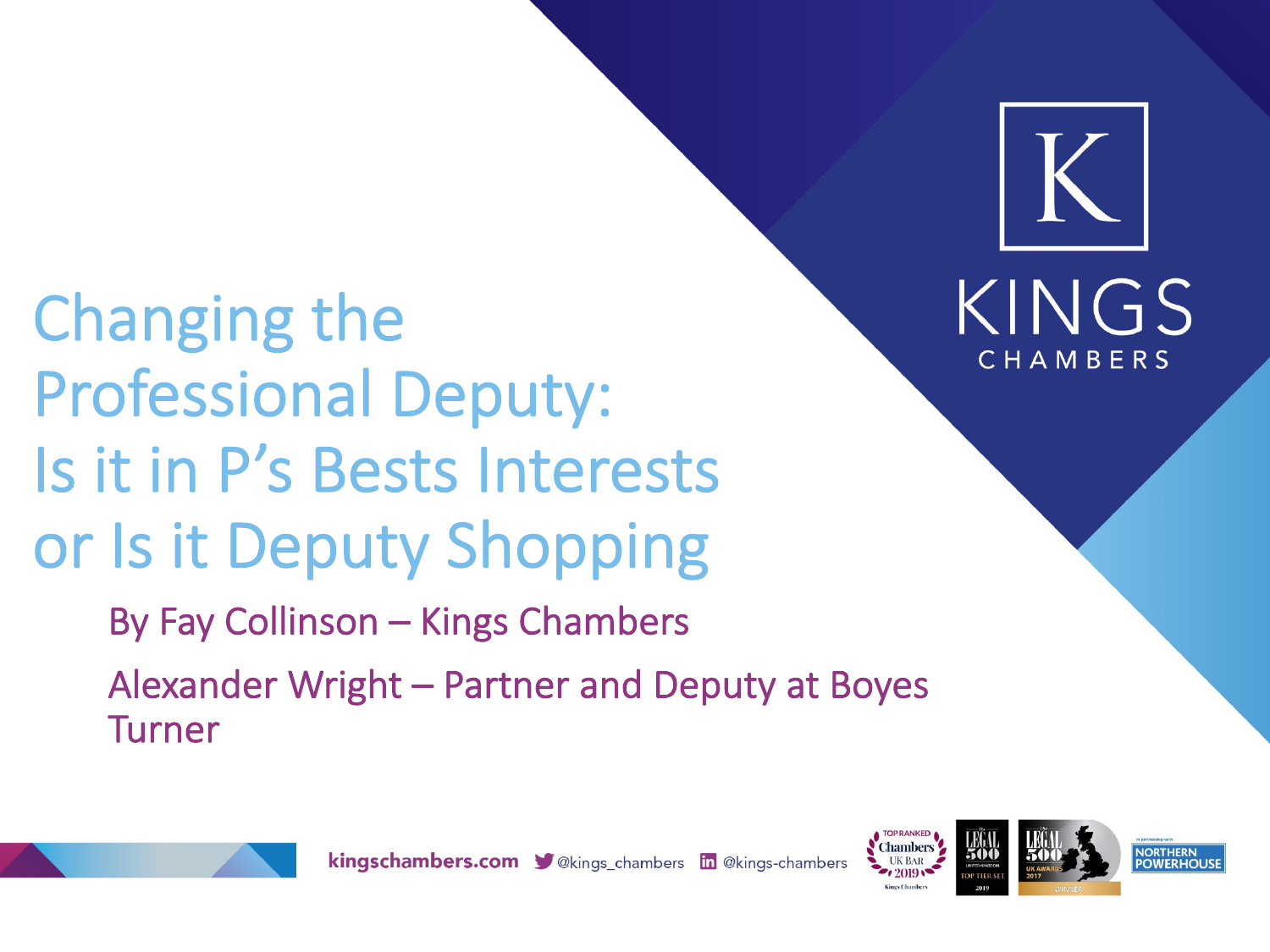## Fay Collinson

## -Wills, Trusts and Probate

- Property & Affairs COP
- Property
- Mediator

# fcollinson@kingschambers.com lheywood@kingschambers.com



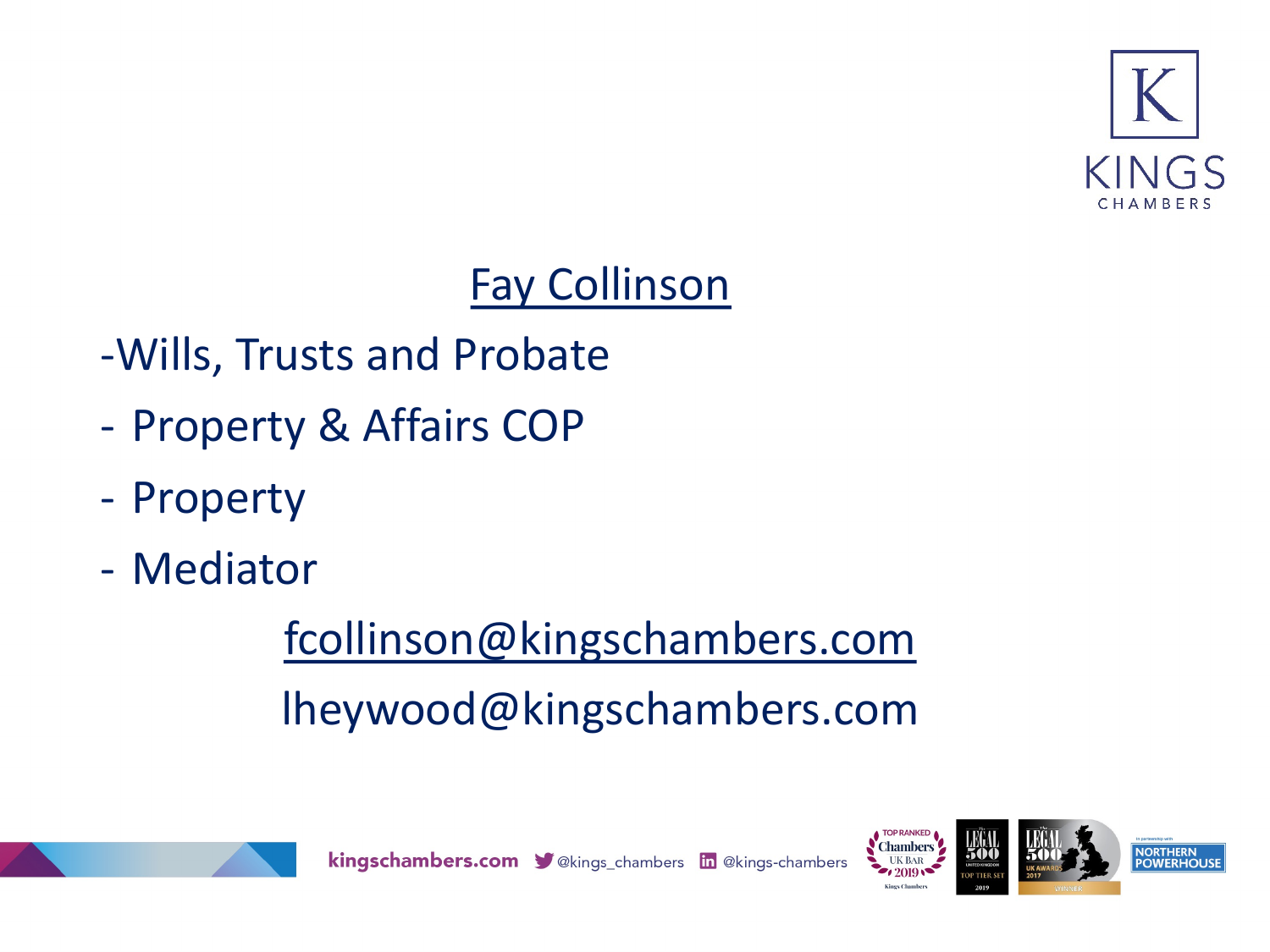

## Deputy Shopping?



kingschambers.com velongs\_chambers in @kings-chambers



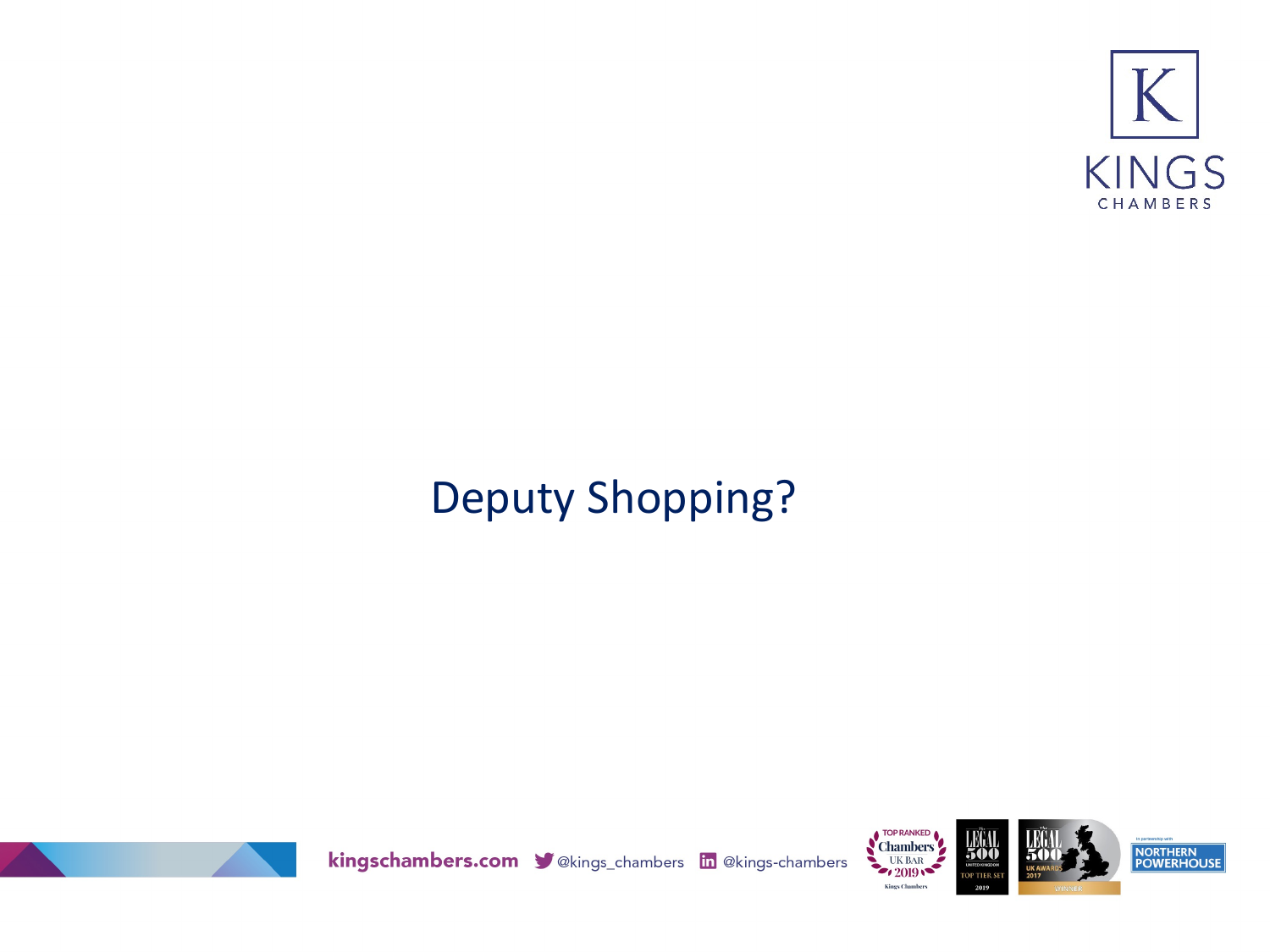

#### *'Dear XX*

### *We are instructed by Mr and Mrs A, parents of P, to transfer P's deputyship file to our firm. Please arrange to send a copy of P's file to us by XX 2021'*



kingschambers.com V @kings\_chambers in @kings-chambers





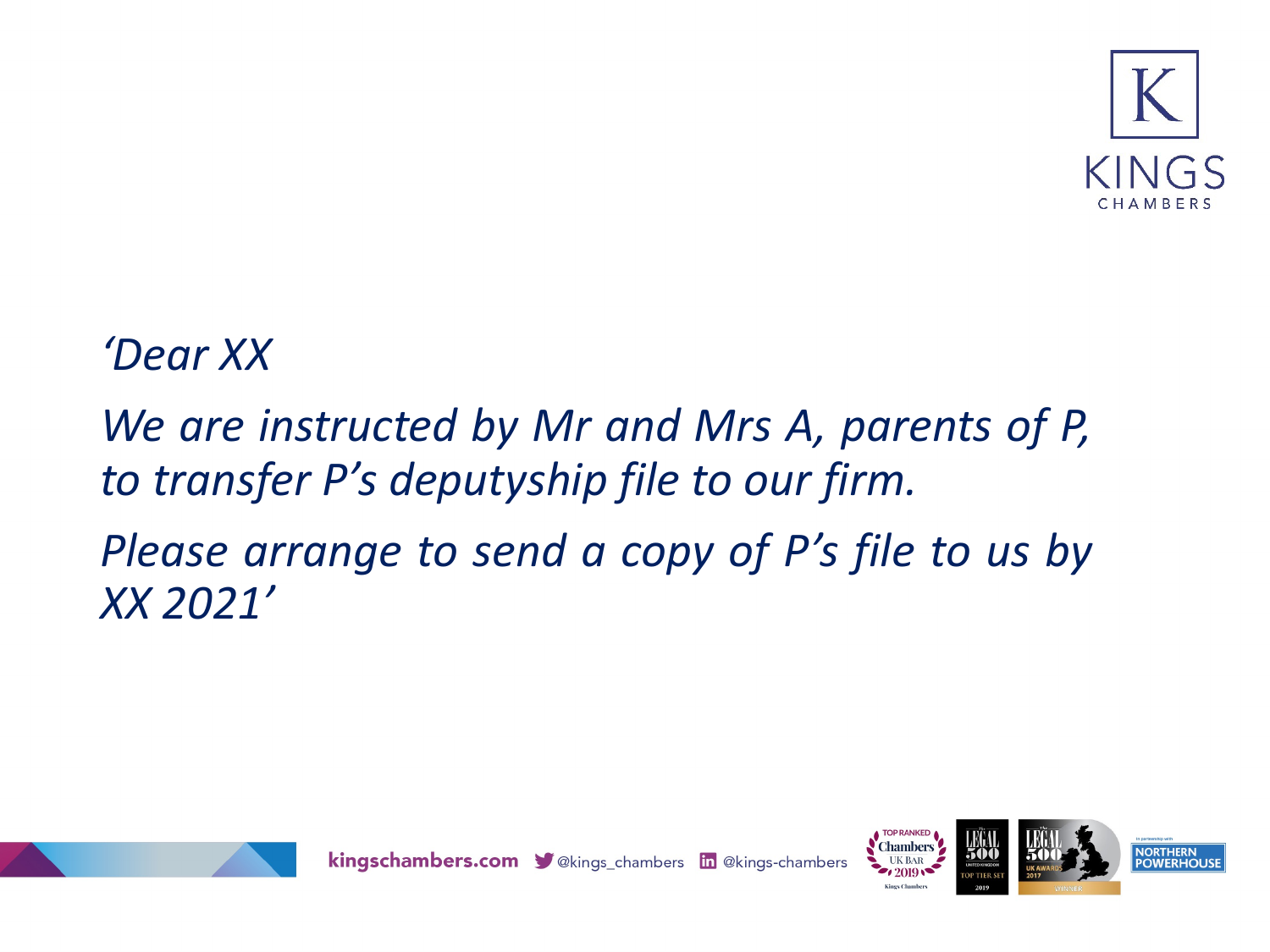

## Kambli v Public Guardian [2021] EWCOP 53 Her Honour Judge Hilder



kingschambers.com V@kings\_chambers in @kings-chambers



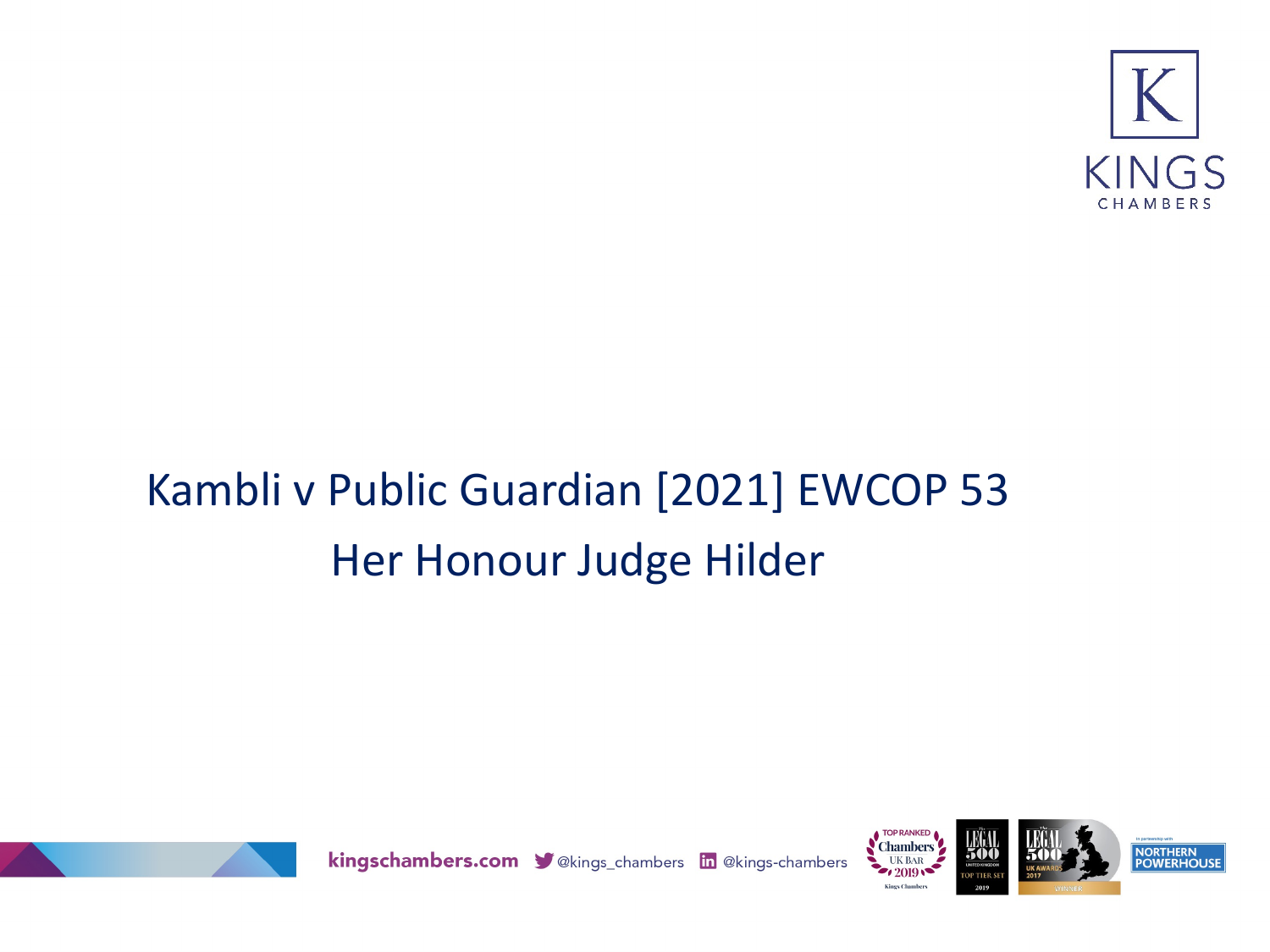

-Background in NKR, Sood v Thomson Snell & Passmore TC [2019] EWCOP 15

-2 previous breakdowns of professional deputyships

-3<sup>rd</sup> request for a change made by (panel) deputy

-family 'particularly challenging'

-application refused on paper noting 'exceptional turnover of deputies'





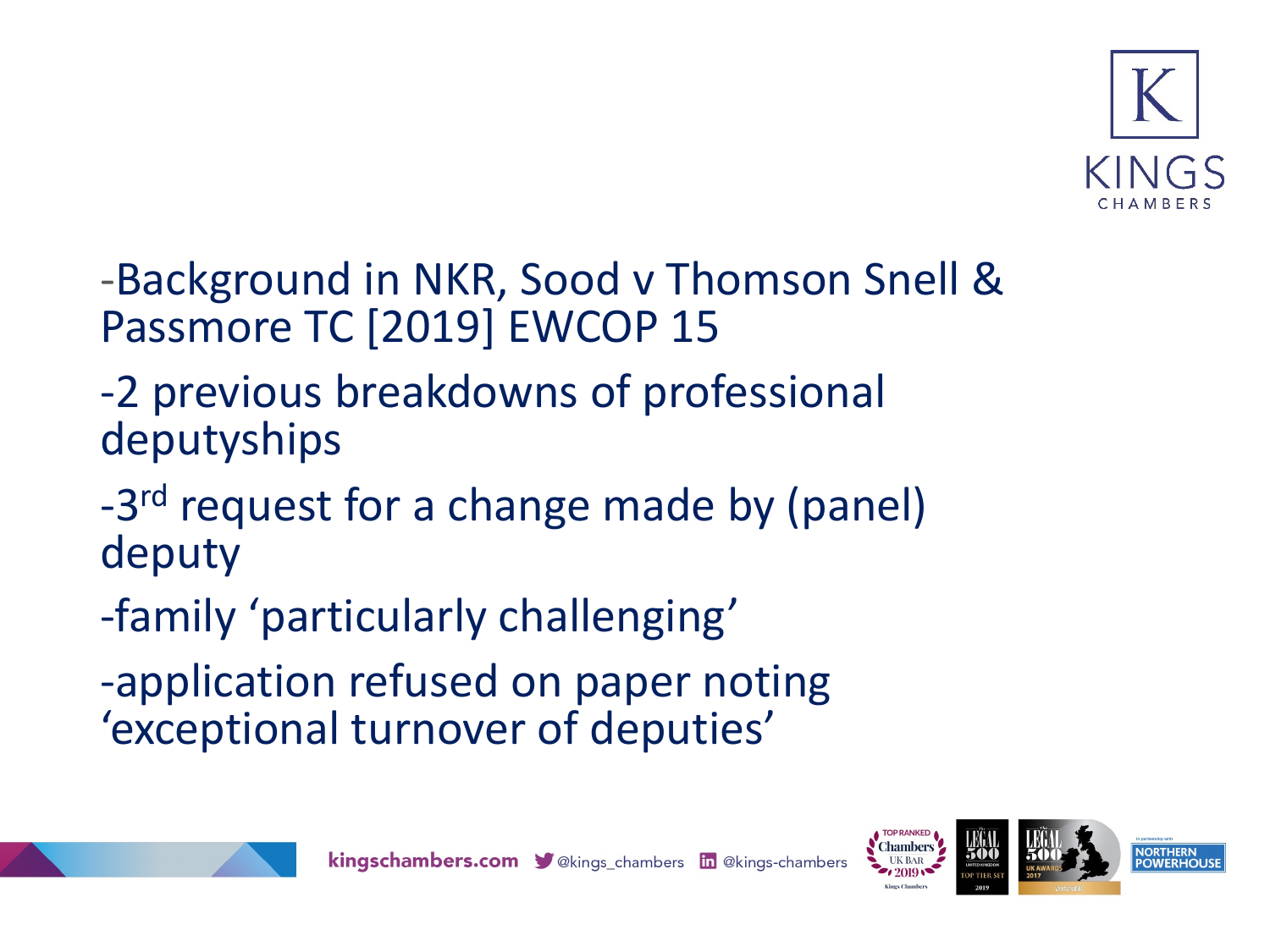

- Application for reconsideration
- Deputy said there was an irretrievable breakdown in the relationship with P's father:
	- Calling deputy/staff liars, corrupt, criminals, robbing, evil
	- Unilaterally instructing professionals to carry out work without deputy's approval
	- Demands that clearly not in P's best interests i.e. selling land to father at under value
	- Objecting to deputy's fees but demanding high level of engagement
	- Recording meetings without providing recording to deputy





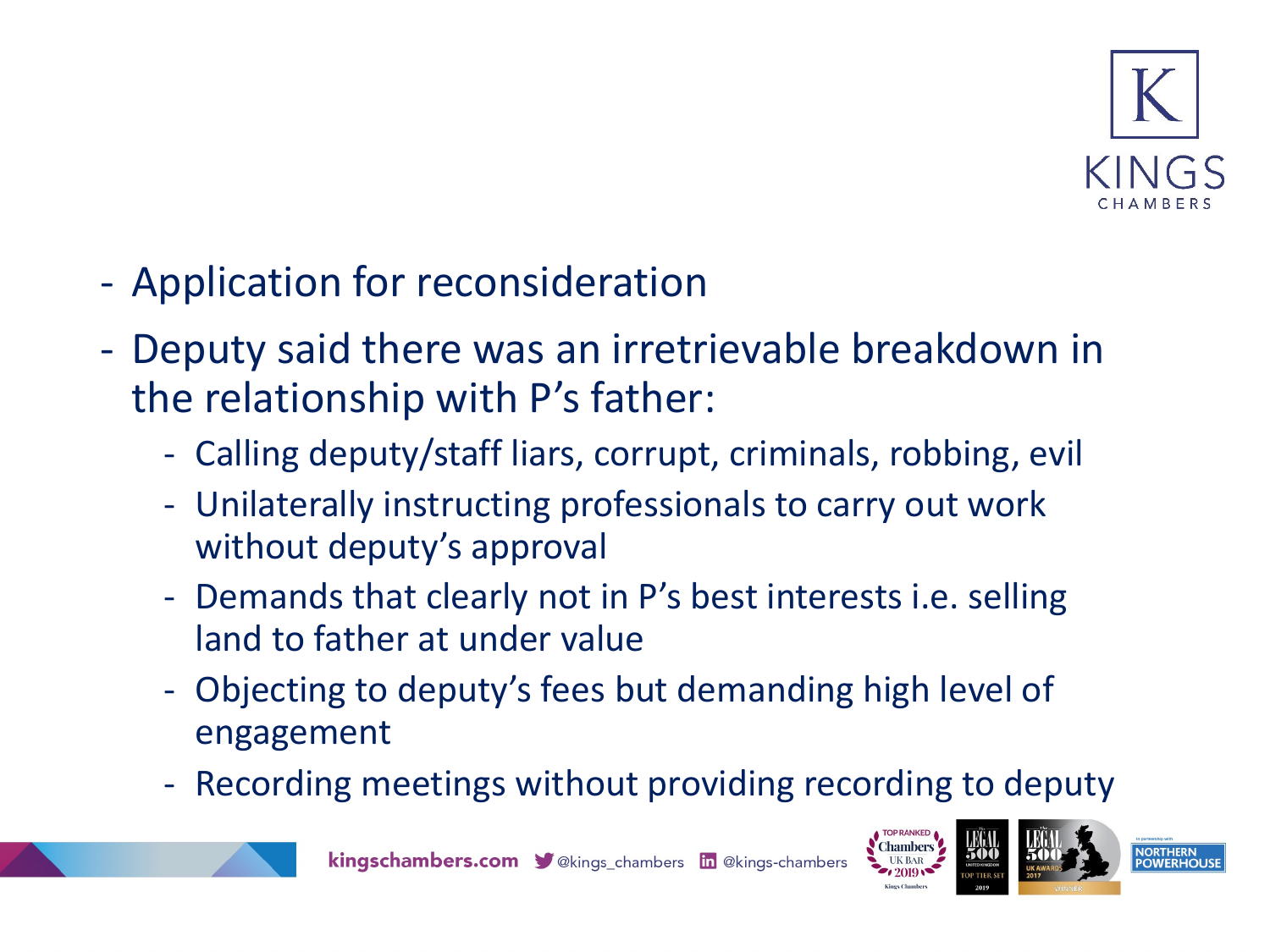

-Deputy's submission that:

-cannot be 'enslaved to a job for life'

-financial ramifications i.e. not recovering all time spent

-decision making 'hampered'

-Argued Father was 'intent on breaking down the relationship he has with the deputy' by 'deputy shopping' until he finds a deputy who will accede to his demands.



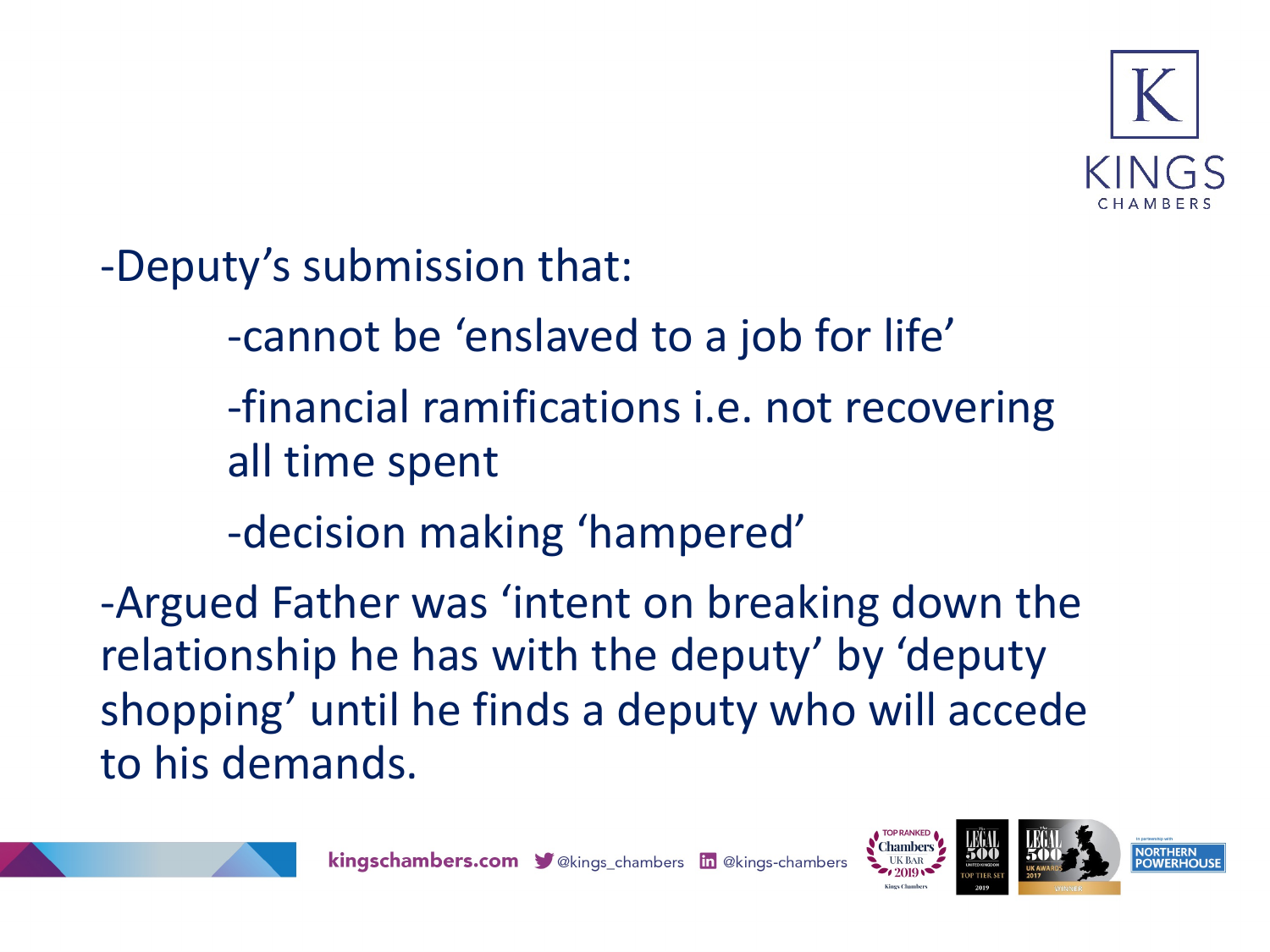

- -Application was supported by the other parties, including, the OPG.
- -OPG's position was that a new deputy would not change the dynamic within the family but they would need to be 'firm' with the father.

-OPG also suggested that new deputy could take legal action against father although did not 'expect the costs of any litigation to be met using [P's] funds'**TOP RANKED** 





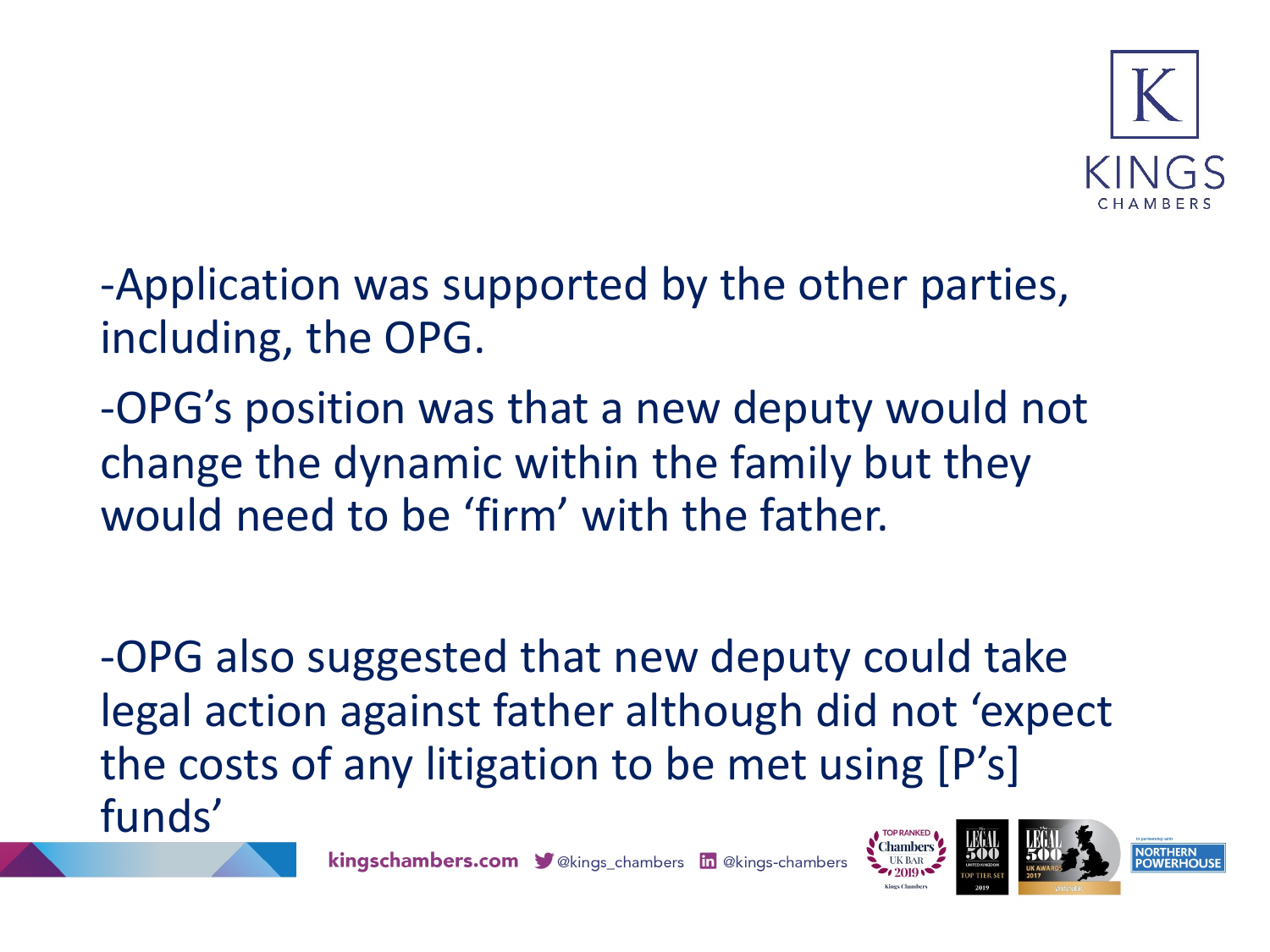

#### HHJ Hilder's Decision

### Application allowed. Father's 2 cousins were appointed in K's place



kingschambers.com V@kings\_chambers in @kings-chambers





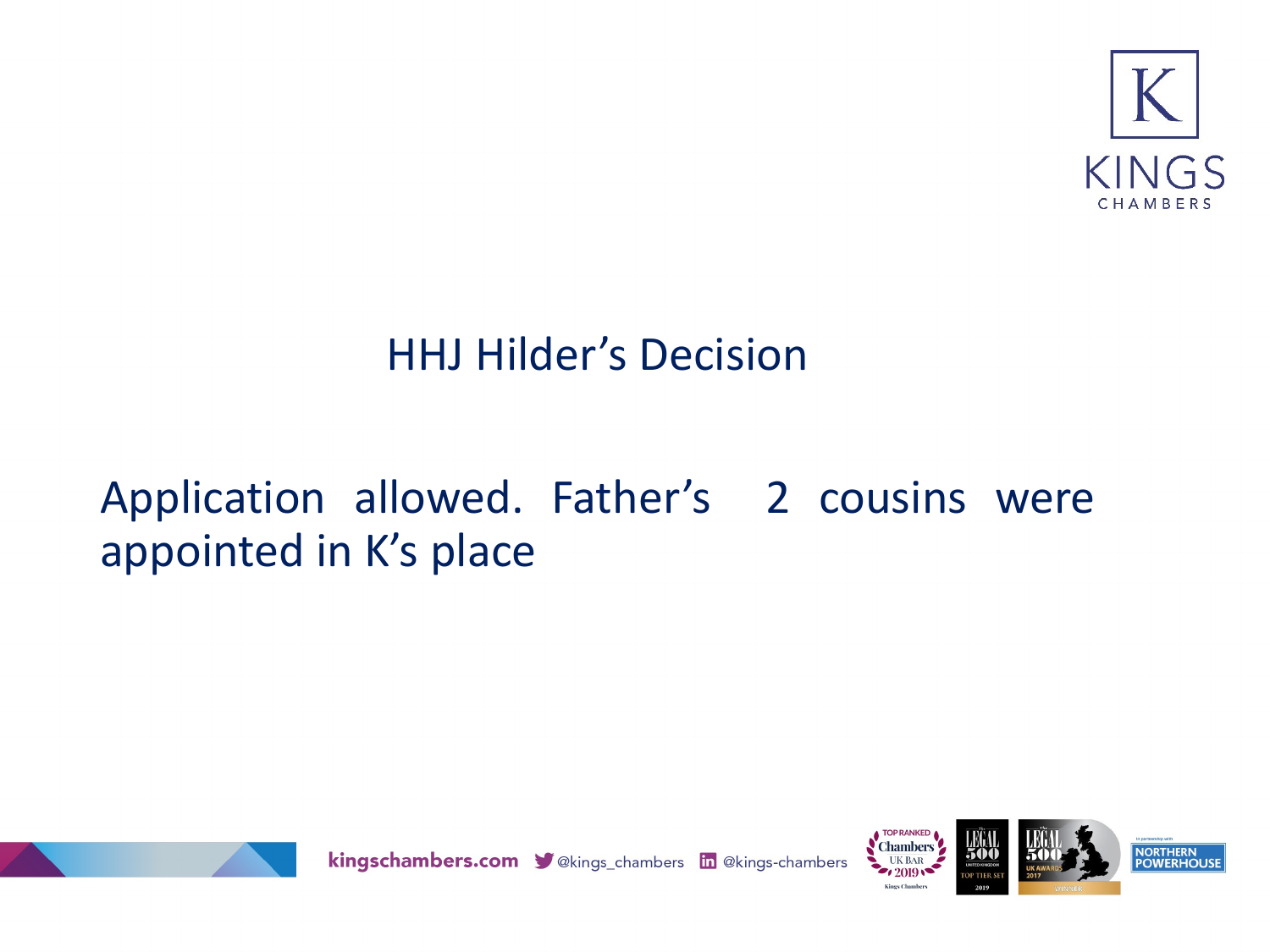

*[39]'When a deputyship encounters difficulties, the response of the Court should not be to change the appointment as default response. Changing deputy inevitably incurs costs which could otherwise be avoided and risks being perceived as 'rewarding' negative behaviour, which in turn undermines the prospects of future stability. Rather the Court should probe the actual circumstances, with a view to salvaging working relationships if possible.'*





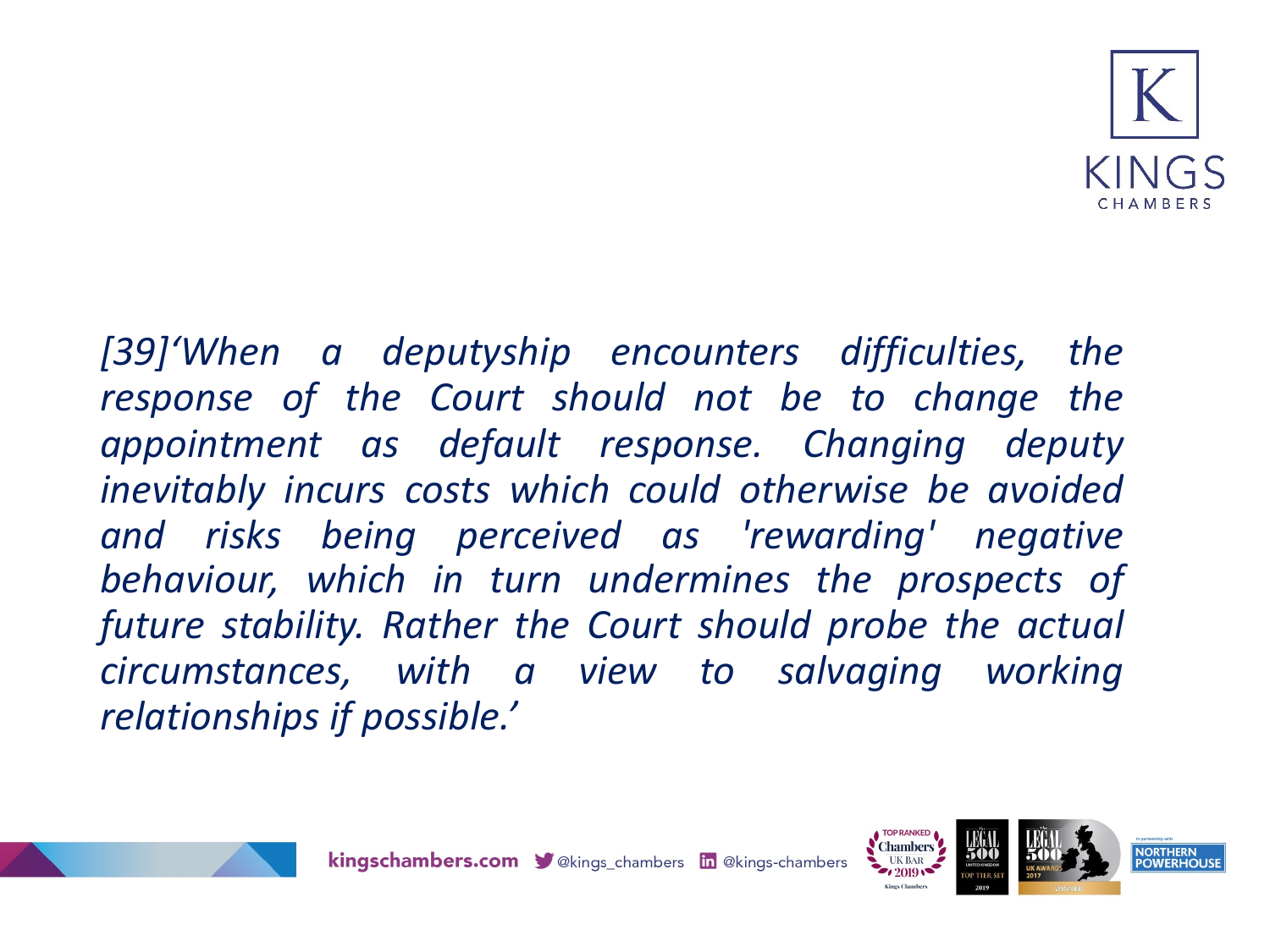

*[40] 'Unfortunately, in this matter such support as is offered to both sides by the Office of the Public Guardian has effectively been tried already, without success; and the Court's encouragement to devising an express framework of agreed expectations in which the deputyship might operate has not realistically generated any goodwill either. In the context of AR's less than constructive response to the proposal drafted by the Deputy and endorsed by the Public Guardian, Mr. Kambli's unwillingness to act even if an agreement were to be reached looks more realistic than obstructive'*





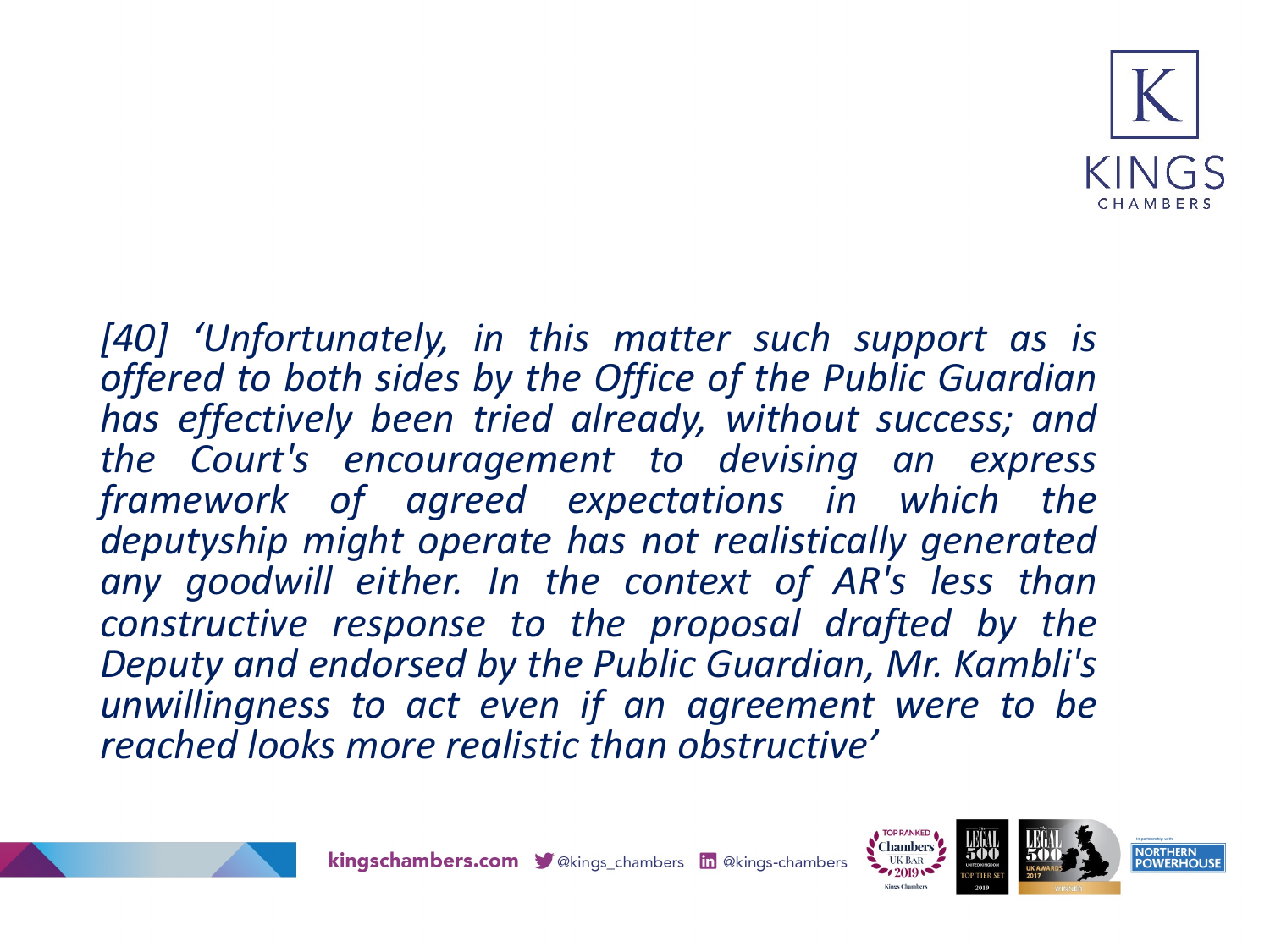

#### The magnetic factor.....



kingschambers.com velongs\_chambers in @kings-chambers



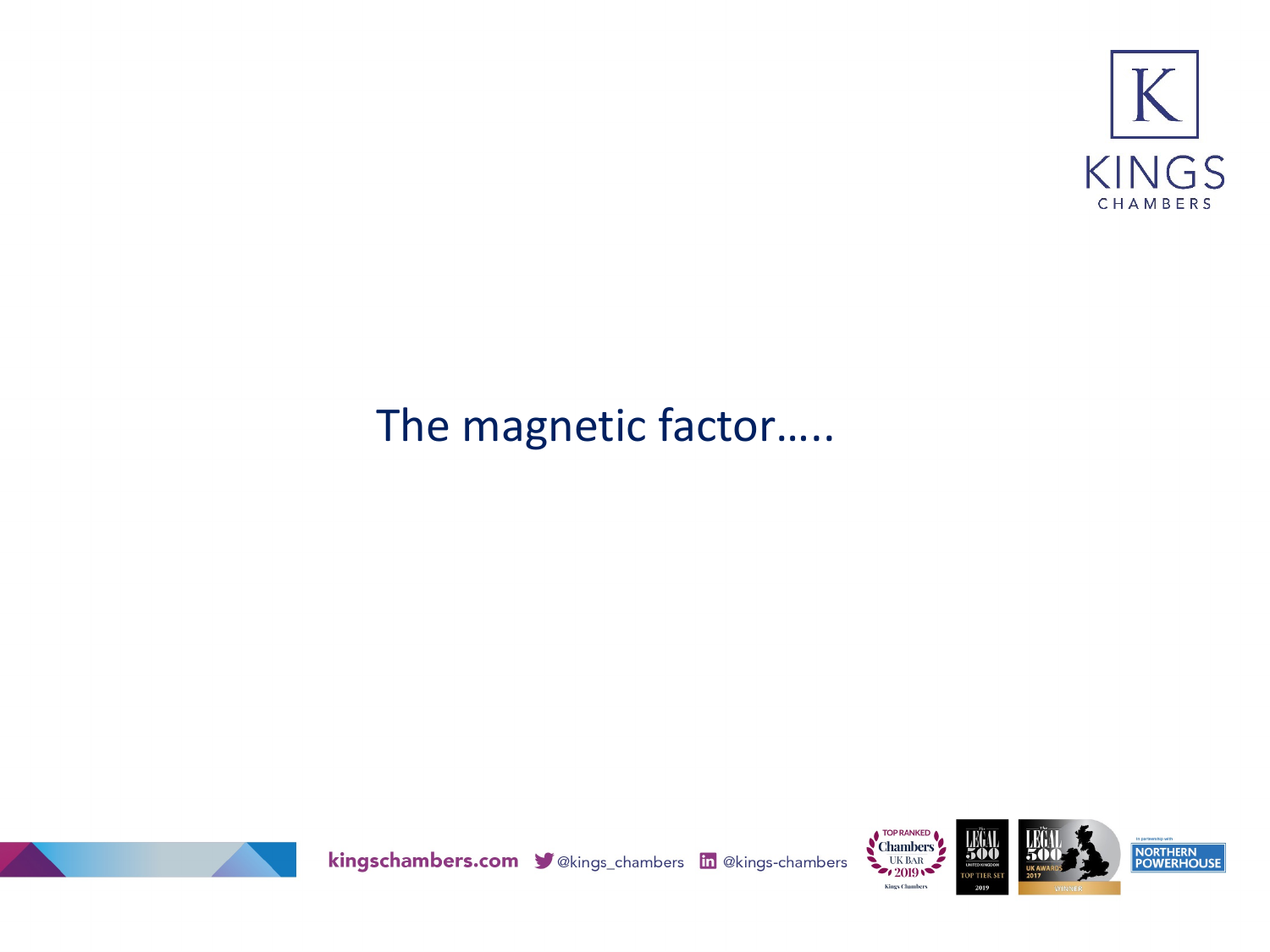

*[42] 'In those circumstances, in my judgment it is clearly not in the best interests of MBR for the current* deputyship to continue. Aspects of managing his financial<br>affairs which should be straightforward (such as agreeing<br>expenditure for a holiday) will be drawn out and *acrimonious; and costs will inevitably be higher than necessary. Since deputyship does not operate in a vacuum, MBR's living arrangements are likely also to be adversely affected in terms of household stress. It is these considerations, and not in themselves either Mr. Kambli's withdrawal of consent or AR's inappropriate behaviour, which point to the conclusion that the current deputyship appointment should be discharged'*







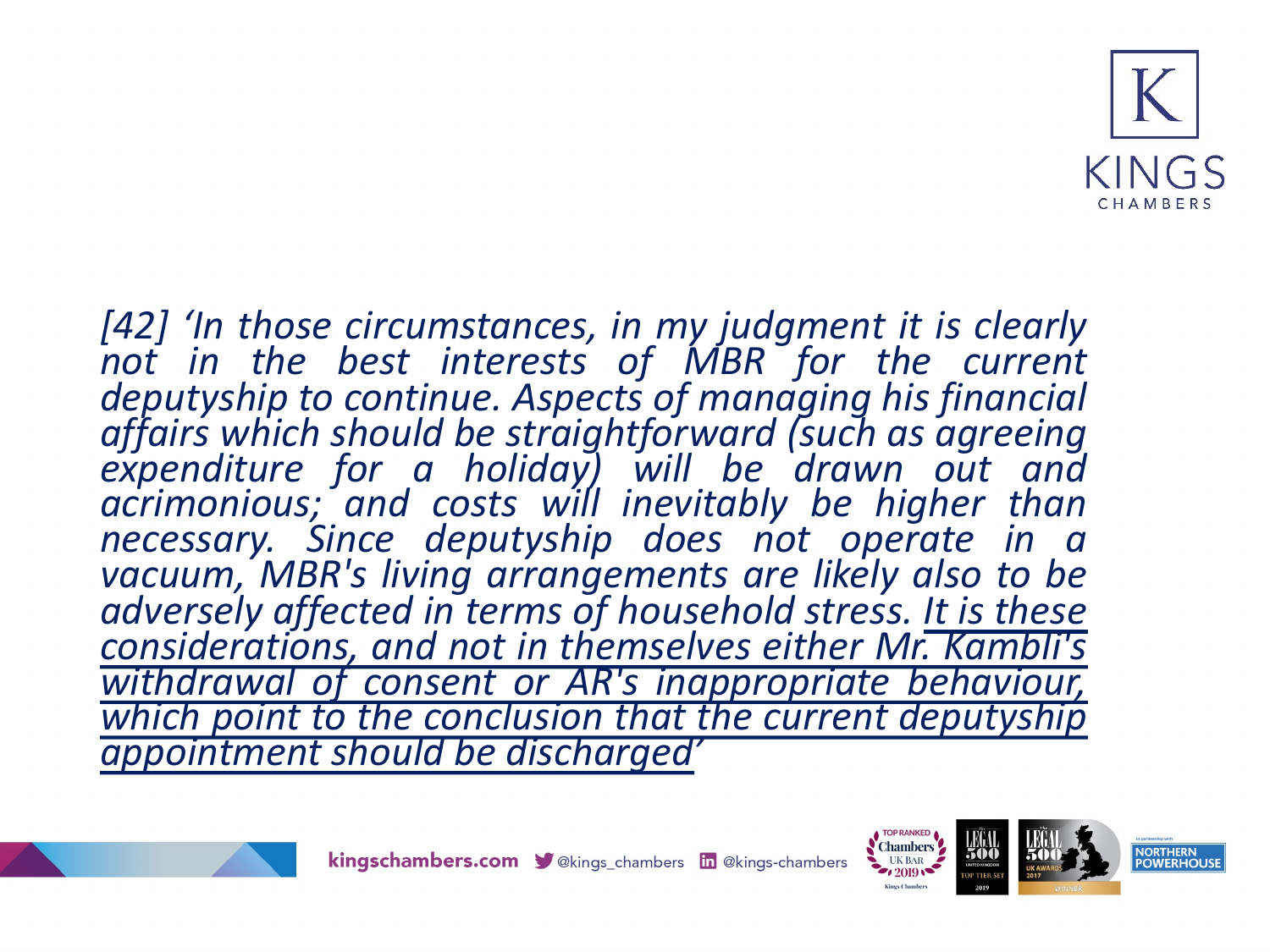

#### Key Points

-Removal of a deputy is not a fait accompli

- -The guide will also be P's best interests, including their financial interest, see Cumbria CC v A [2020] EWCOP 38
- -The deputy's continued consent to the appointment is not required
- -The court and the parties should probe the circumstances before deciding whether to substitute







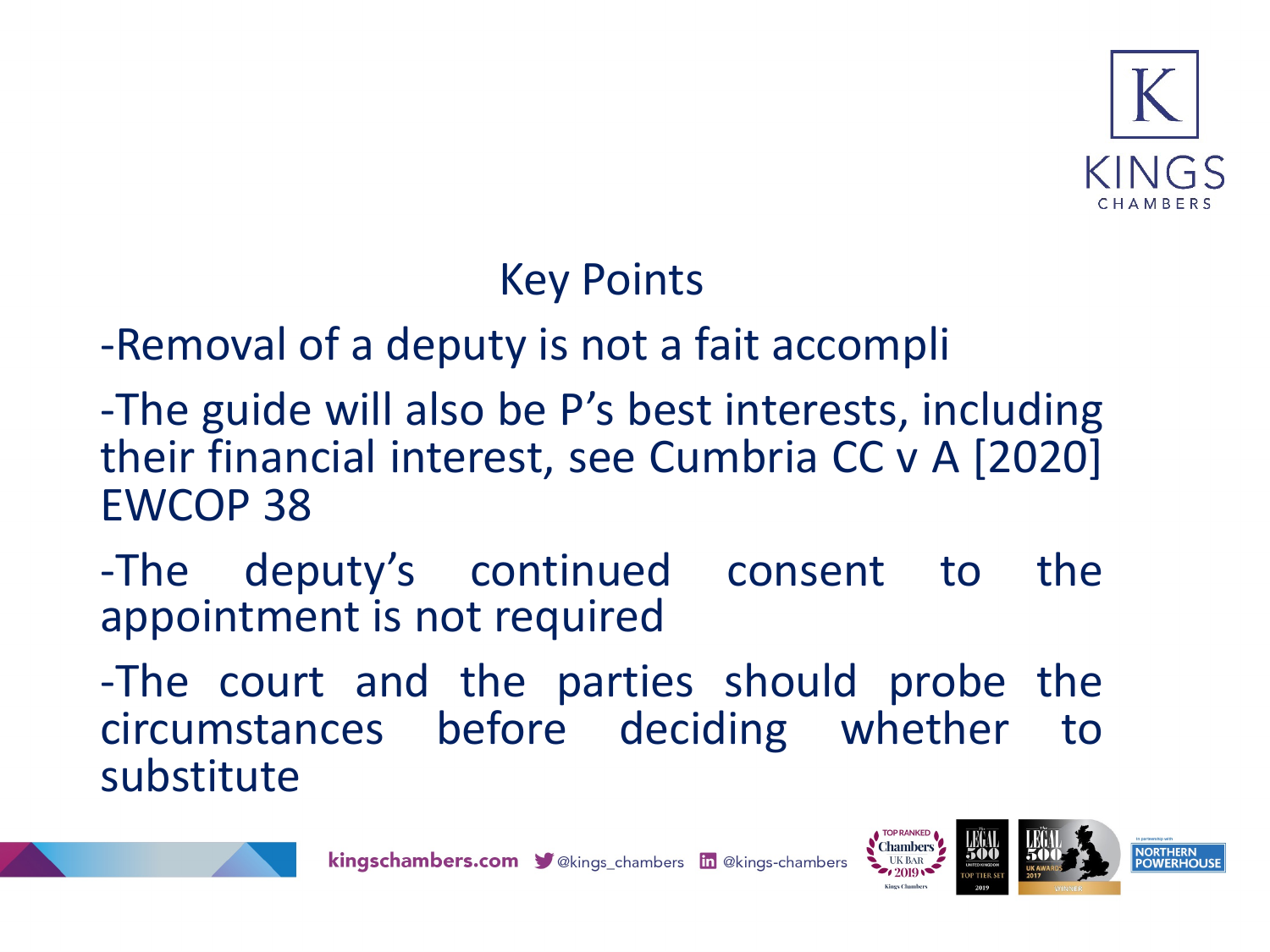

- -what steps can or should be taken to repair the relationship?
- -Is there a case for using mediation?
- -Court is unlikely to embark upon fact finding exercise at the hearing
- -How can the application be dealt with proportionately?
- -will the court consider invoking more robust powers – injunctive relief??





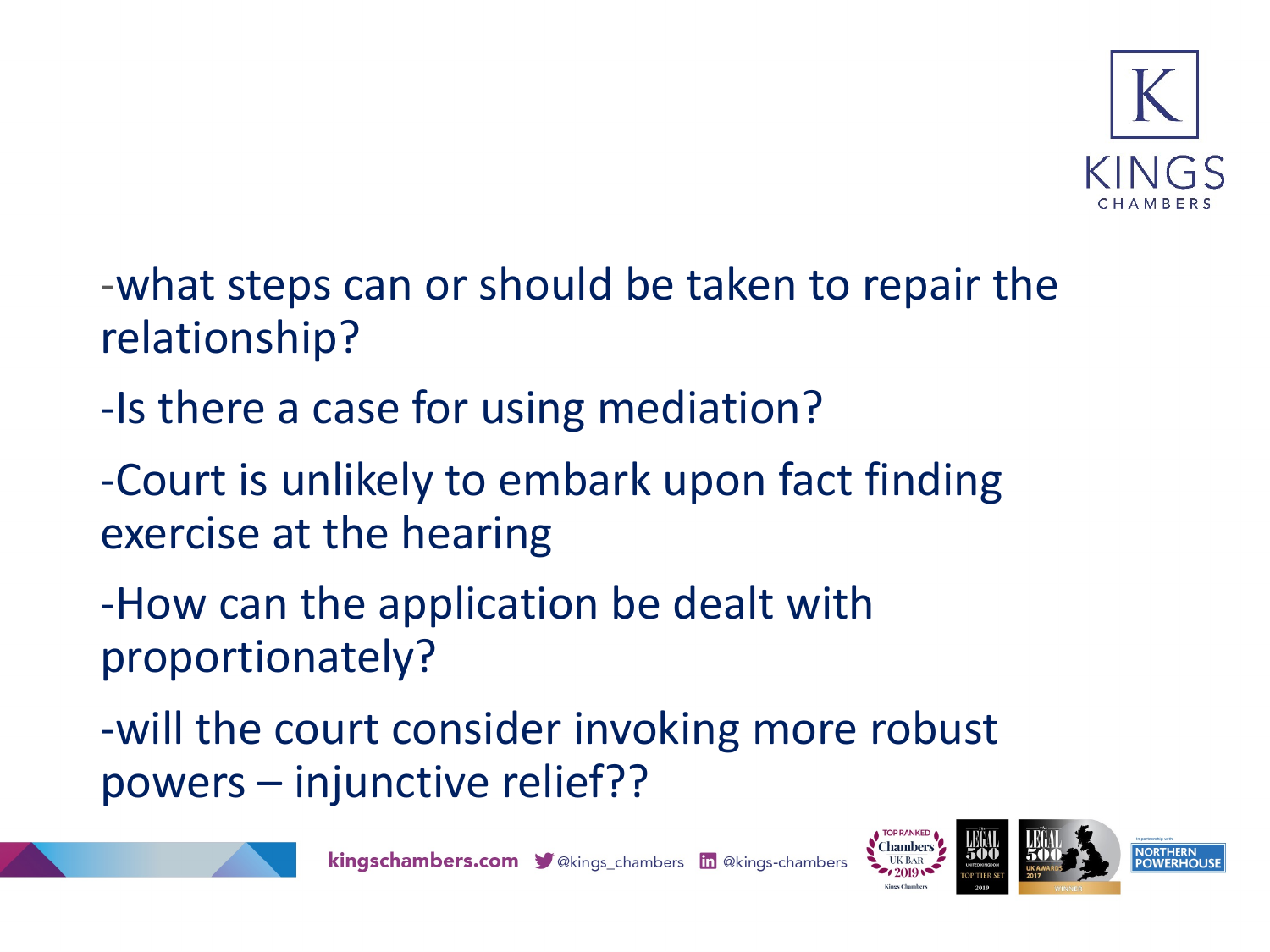

### What about the opportunistic application?



kingschambers.com V@kings\_chambers in @kings-chambers



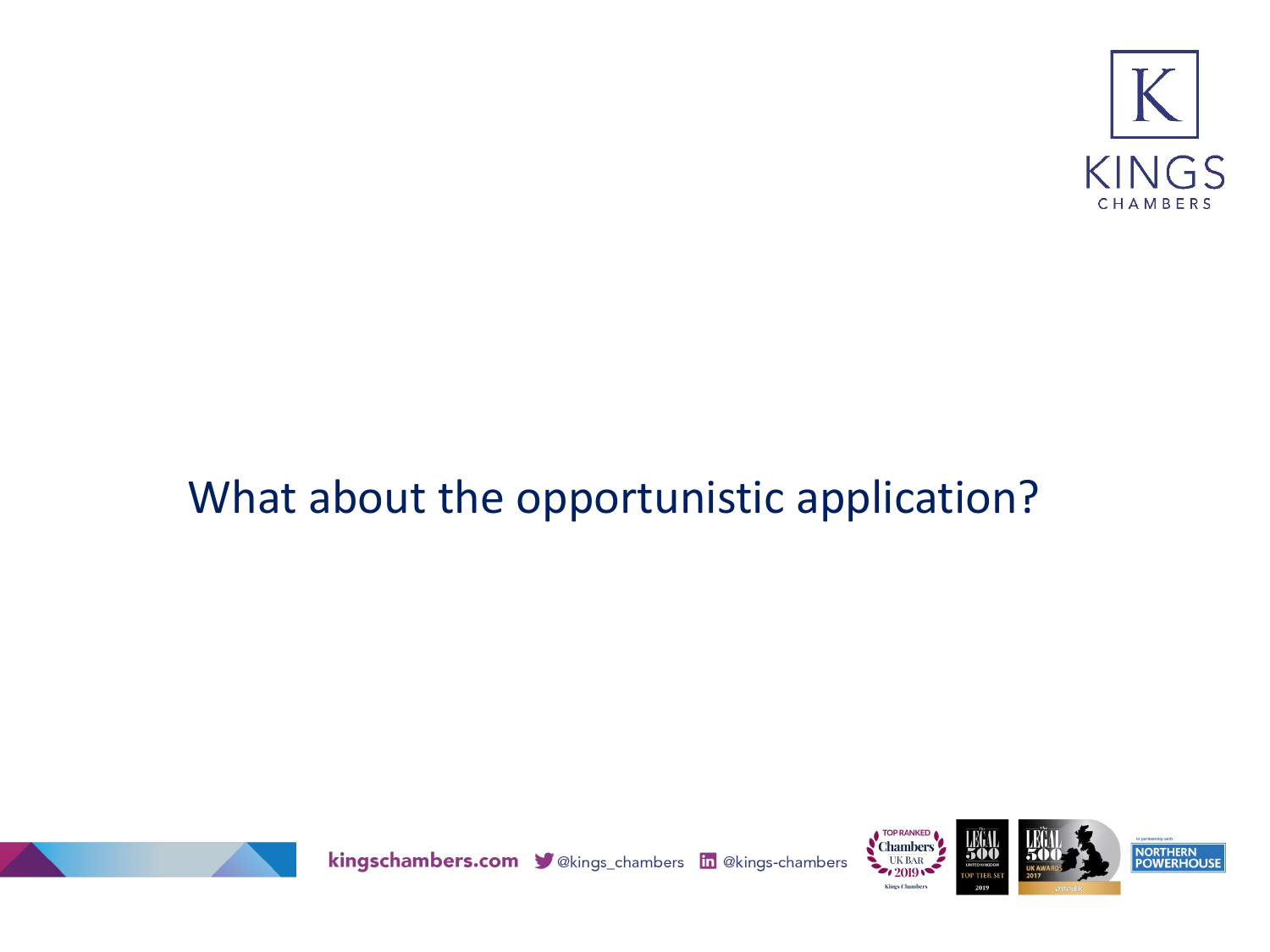

#### Example

- -Mr A appointed as pro deputy for P, who is a young adult
- -There is new file handler (Mr H) at Mr A's firm. Mr H and P's parents got off on the wrong foot. He said the house was looking tired and should be repainted.



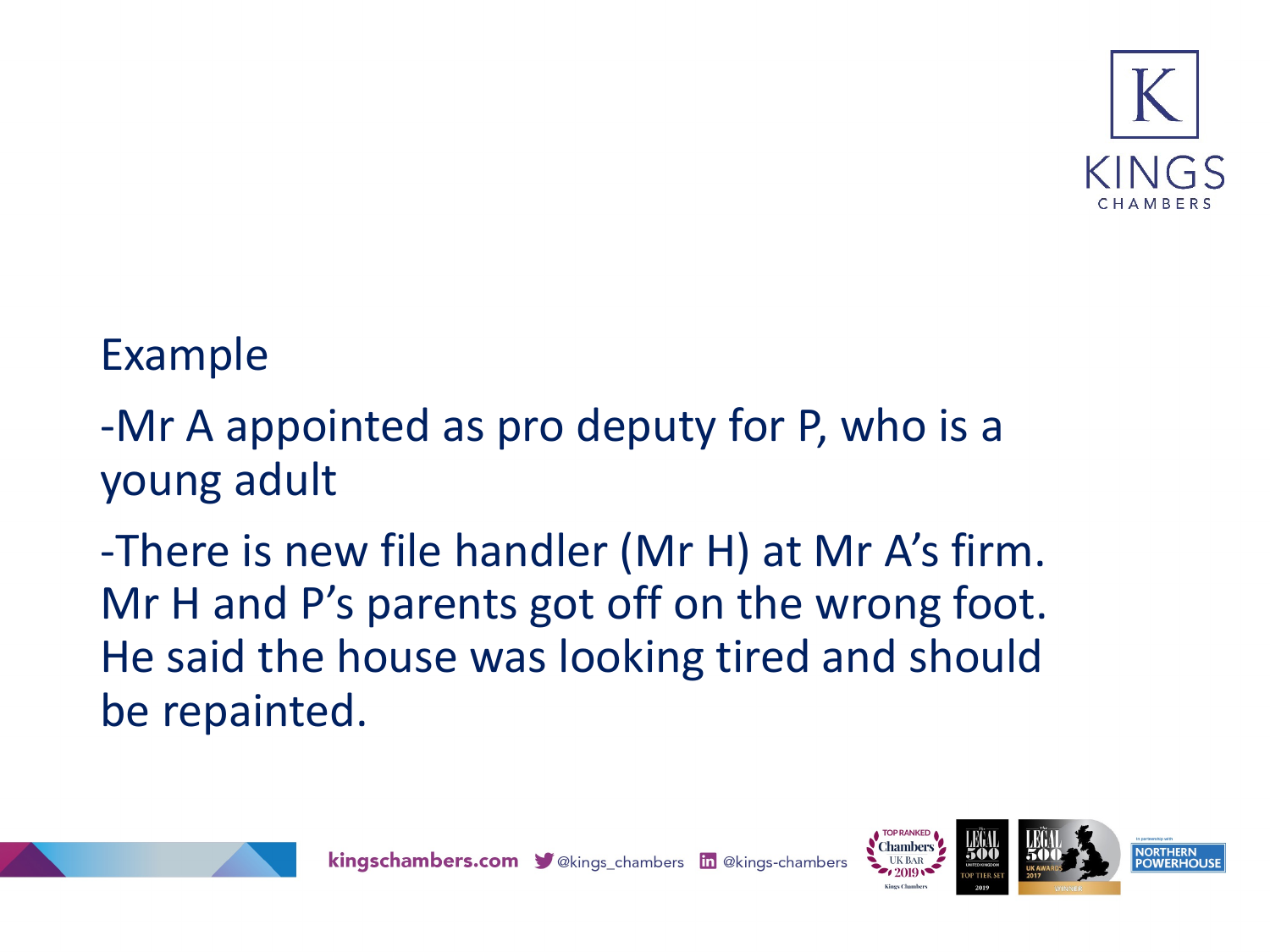

- -Things go from bad to worse…..
- -Mr A declines to approve payment of a family holiday from P's funds. Family furious.
- -Family ask to discuss but Mr A unavailable for a few weeks.
- -Mr A reviews family care payment as P's investment portfolio performing poorly and payments have not been reviewed for some time. BI decision to reduce. Mr H tells family by letter



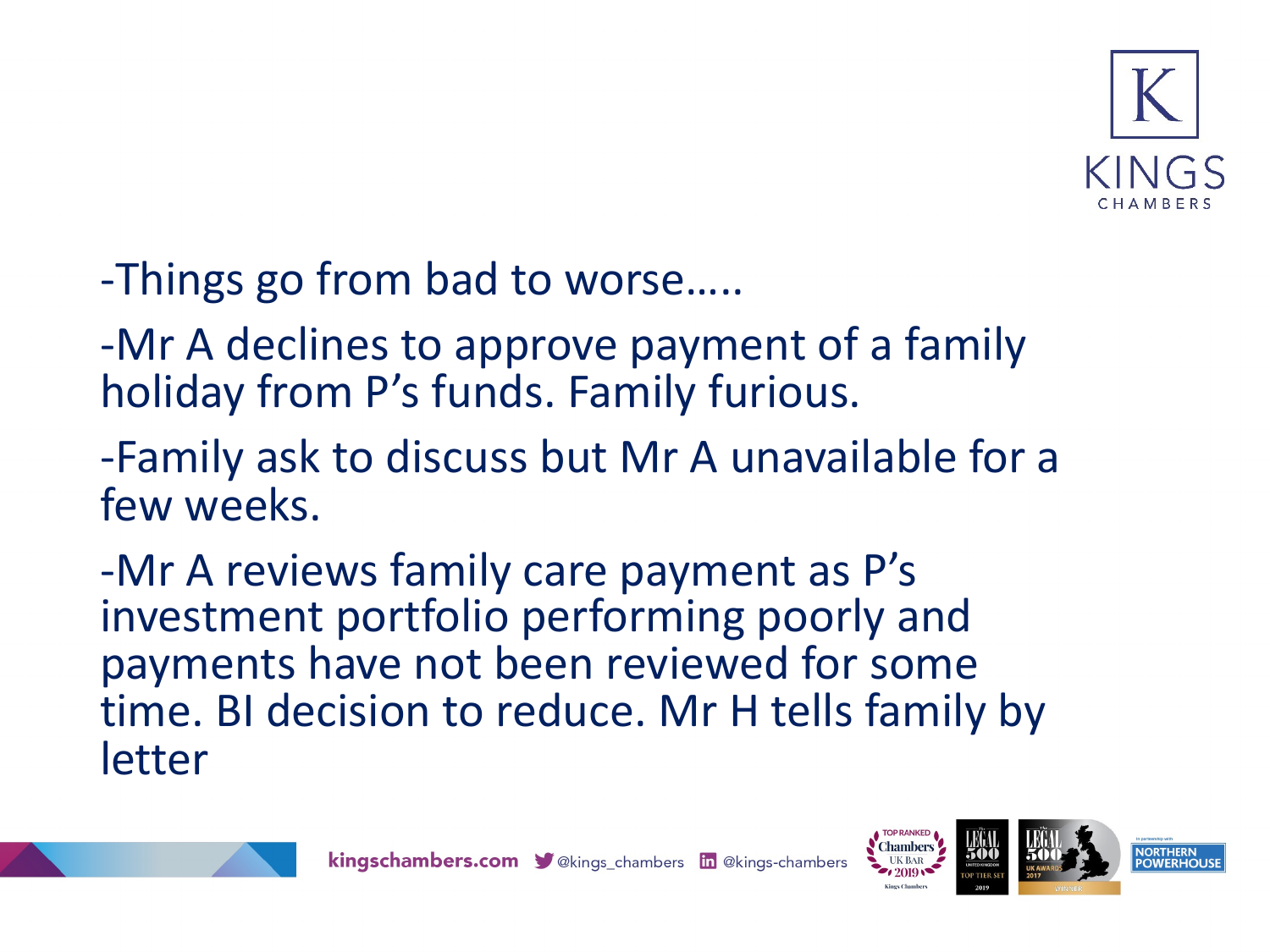

- -Family approach another firm in an effort to change P's deputy.
- -Firm B sends email requesting transfer of file.
- -Mr A refused.
- -Firm B makes COP1 application. Cite irretrievable breakdown of relationship between P's family and Mr A as ground
- -Listed for a dispute resolution hearing